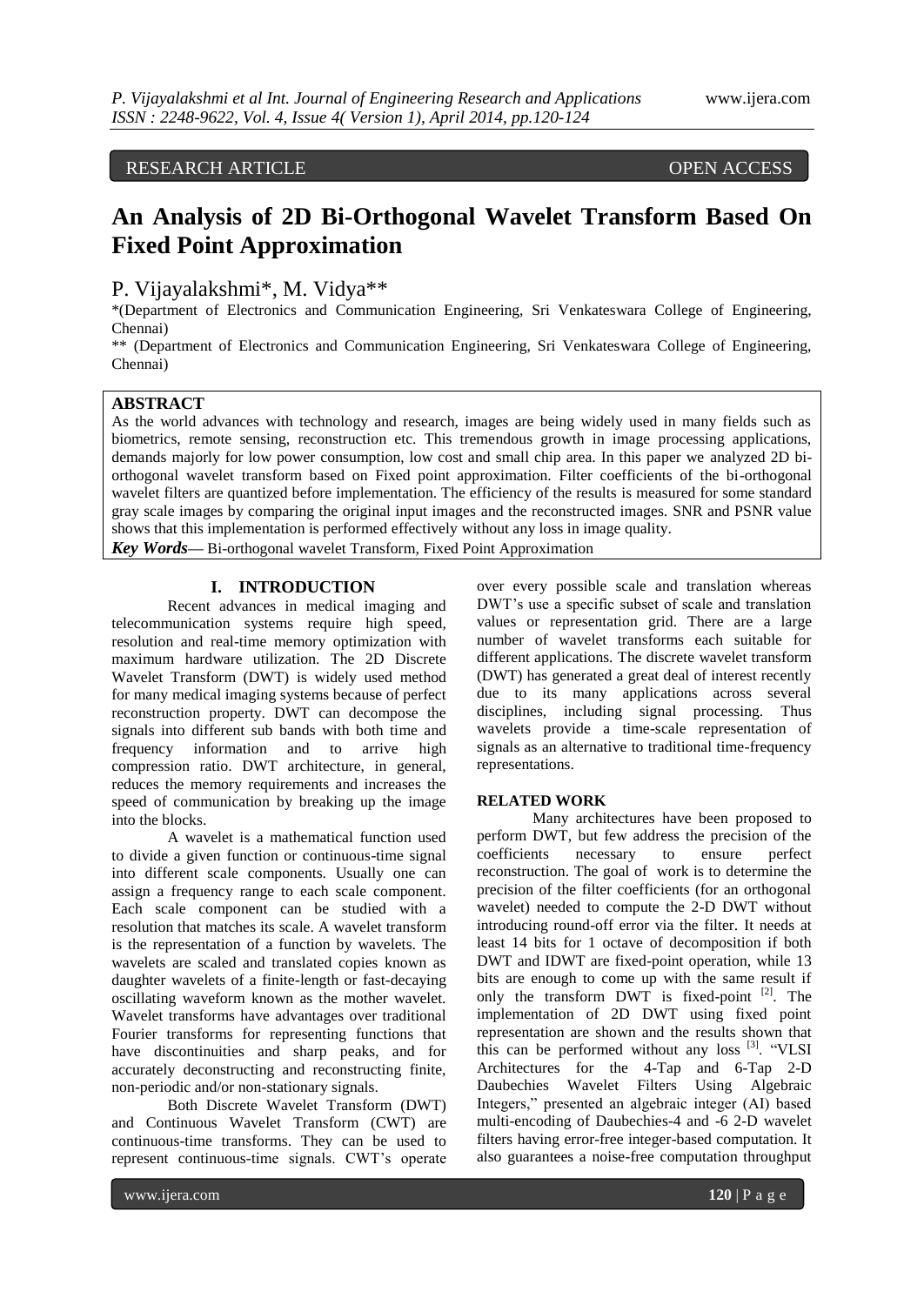the multi-level multi-rate 2-D filtering operation. Comparisons are provided between Daubechies-4 and -6 designs in terms of SNR, PSNR, hardware structure, and power consumptions, for different word lengths [1].

#### **II. PROPOSED WORK**

Fig 1 shows the block diagram of the proposed system. Initially the image is given to the bi-orthogonal wavelet filter, where the image is decomposed based on sub band coding. The coefficients which we got from the bi-orthogonal wavelet filter are quantized using fixed point approximation. Finally the image is reconstructed.



Fig.1 Block diagram of proposed system

#### **SUB-BAND CODING**

Generally image is decomposed based on sub-band coding. This sub-band coding is the general form of bi-orthogonal wavelet transform. If the scaling and wavelet functions are separable, the summation can be decomposed into two stages. First step is along the x-axis and then along the y-axis. For each axis, we can apply wavelet transform to increase the speed. The two dimensional signal (usually image) is divided into four bands: LL (left-top), HL (right-top), LH (left bottom) and HH (right-bottom). The HL band indicated the variation along the x-axis while the LH band shows the y-axis variation. The power is more compact in the LL band. Fig.2 shows the single level decomposition and Fig.3 shows the second level decomposition of image along rows and columns.

| Row<br>wise<br>$-$ | Н | Column<br>wise | LL             | LH |
|--------------------|---|----------------|----------------|----|
|                    |   |                | H <sub>L</sub> | HH |

Fig.2 First level of decomposition

| LL <sub>2</sub> | HL2             |     |  |
|-----------------|-----------------|-----|--|
| L <sub>H2</sub> | HH <sub>2</sub> | HL1 |  |
| LH1             |                 | HH1 |  |

Fig.3 Second level of Decomposition

www.ijera.com **121** | P a g e

#### **III. BI-ORTHOGONAL WAVELET TRANSFORM**

Already known that bases that span a space do not have to be orthogonal. In order to gain greater flexibility in the construction of wavelet bases, the orthogonality condition is relaxed allowing semiorthogonal, bi-orthogonal or non-orthogonal wavelet bases. Bi-orthogonal Wavelets are families of compactly supported symmetric wavelets. The symmetry of the filter coefficients is often desirable since it results in linear phase of the transfer function. In the bi-orthogonal case, rather than having one scaling and wavelet function, there are two scaling functions  $\ddot{\varphi}, \tilde{\varphi}$ that may generate different multiresolution analysis, and accordingly two different wavelet functions  $\Psi$ ,  $\Psi$  is used in the analysis and is used in the synthesis. In addition, the scaling functions  $\varphi$ ,  $\ddot{\varphi}$  and the wavelet functions  $\Psi$ ,  $\overline{\Psi}$  are related by duality in the following equations (1) and (2)

$$
\int \psi_{j,k}(x)\widetilde{\psi}_{j',k'}(x)dx = 0 \tag{1}
$$

as soon as  $j \neq j'$  or  $k \neq k$  and even.

$$
\int \varphi_{o,k}(x)\varphi_{0,k'}(x)dx = 0
$$
\n(2)

as soon as  $k = k'$ 

There are two sequences,  $g_n$  and  $h_n$  to act as decomposition sequences and two sequences to act as reconstruction sequences. If  $c_n^1$  $c_n^1$  is a data set, it should be decomposed as which is shown in the equation (3) and  $\overline{(4)}$ 

$$
c_n^0 = \sum_k h_{2n-k} c_k^1
$$
 (3)

$$
d_n^0 = \sum_k g_{2n-k} c_k^1 \tag{4}
$$

For reconstruction it is shown as

$$
c_l^1 = \sum_n \widetilde{h}_{2n-l} c_n^0 + \widetilde{g}_{2n-l} d_n^0
$$
 (5)

If we want perfect reconstruction, so decomposing and then reconstructing shouldn"t change anything. This imposes some conditions shown in equation (6)  $& (7)$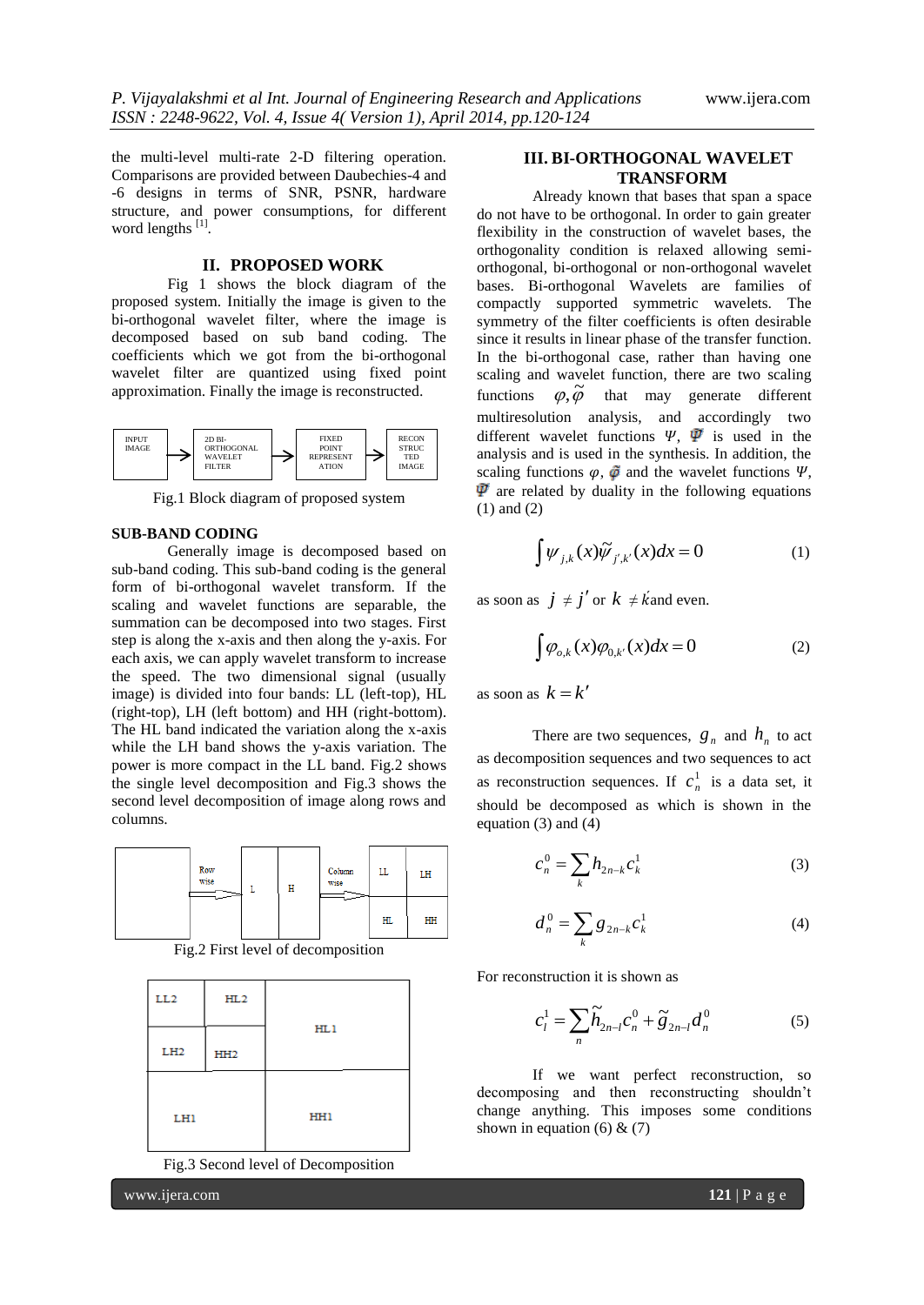$$
g_n = (-1)^{n+1} \tilde{h}_{-n}
$$
 (6)

$$
\widetilde{g}_n = (-1)^{n+1} h_{-n} l \tag{7}
$$

The separation of analysis and synthesis is such that the useful properties for analysis (e.g., oscillations, zero moments) can be concentrated on the  $\tilde{\psi}$  function. The interesting property for synthesis (regularity) which is assigned to the  $\Psi$ function has proven to be very useful.

The dual scaling and wavelet functions have the following properties:

(a) They are zero outside of a segment.

(b) The calculation algorithms are maintained, and thus very simple.

(c) The associated filters are symmetrical.

(d) The functions used in the calculations are easier to build numerically than those used in the Daubechies wavelets.

## **IV. FIXED POINT APPROXIMATION**

The designs of a wavelet transform processor, to treat the data and filter coefficient values in fixed-point values. Fixed point has the advantages of being easier to implement, requires less silicon area, and makes multiplications faster to perform. Floating point allows a greater range of numbers, though floating point numbers require 32 or 64 bits. Fixed-point numbers can be 8 to 32 bits (or more), possibly saving space in the multiplier.



Fig.3 Original image

The wavelet transform has compact support, and the coefficients have small sizes that do not take advantage of the floating-point number's wide range. Also, using fixed-point numbers allows for a simpler design. It can be explained in another way as, the extra hardware that floating point requires is wasted on the DWT. A standard design for integer multiplications high speed Booth multiplier is needed. In the horizontal and vertical filters, decimal

numbers including some bits for the fractional part represent the values. When the results leave the filters, the values are truncated to fixed format.



Fig.4 Approximation details of Barbara image



Fig.5 Reconstructed image based on fixed point representation using daubechies wavelet transform



Fig.6 Reconstructed image based on fixed point representation using bior wavelet transform

For multiresolution, the DWT coefficient's range will grow. The increase is upper-bounded by approximately 2. An extra bit of precision for each transform octave or dimension will be needed. For a 1-D architecture, also notes that 12 bits of precision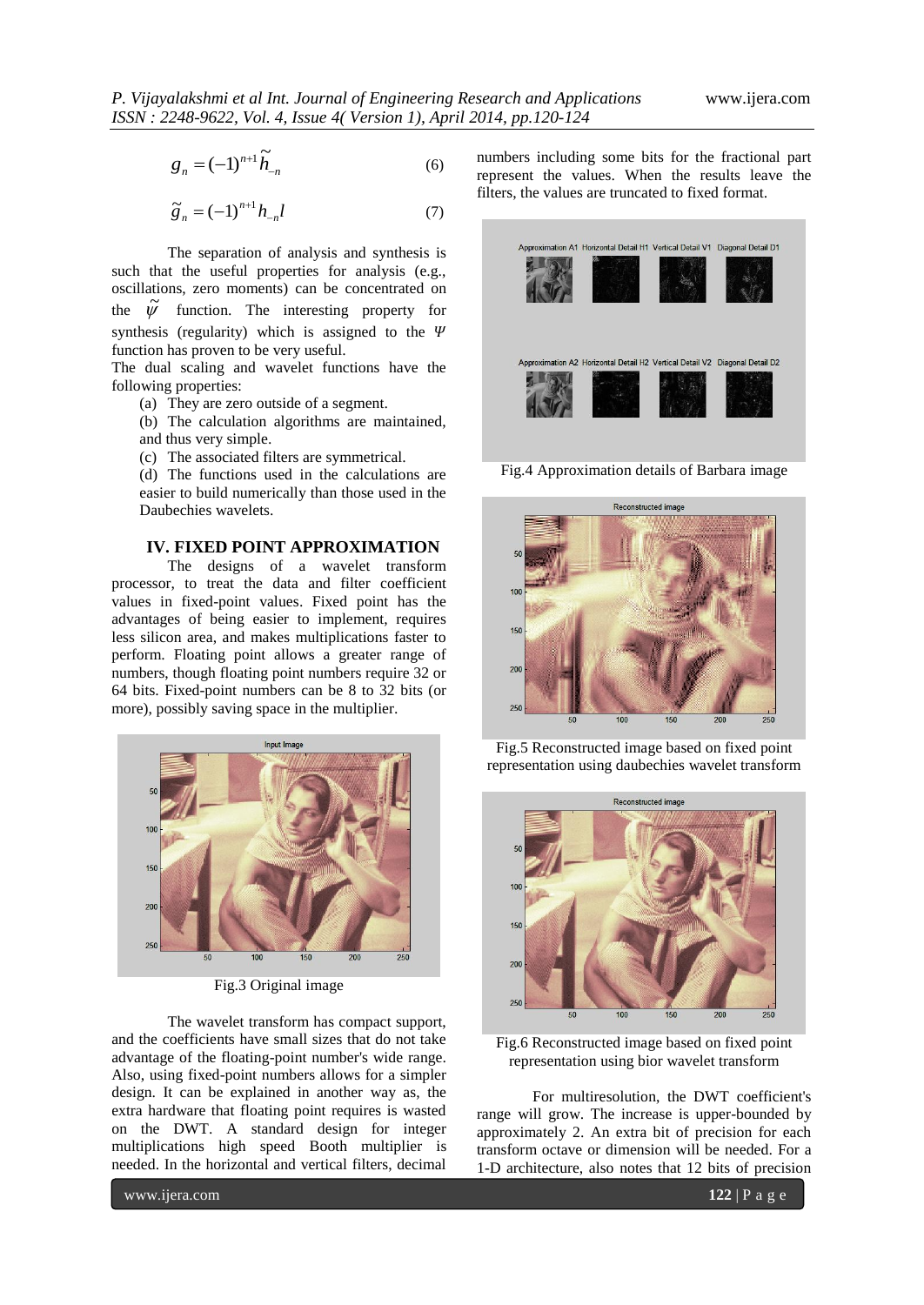are enough. It is also noted that wavelet transformed data is naturally floating point, but it itself round it to the nearest integer values, to minimize data loss. The chip has 16x16 size in multipliers, but keep 16 bits of the result, which is chosen by software. Therefore, fixed-point numbers with an assumed radix is used to work for computing the DWT.

For the computation of a 2-D DWT or IDWT, we need to recover the integer part of the result and the most significant bit of the fractional part, to allow correct rounding. To produce output results in a conventional number system, we make a final substitution of the representation of z in the polynomial representation of the output data. Since z is irrational, we will not find an error-free finite representation within a conventional weighted system (e.g. binary) therefore, we have to use an approximation, and the error relating to that approximation dictates the quality of the output result.



Fig.7 PSNR graph for Barbara image



Fig.8 Percentage of error reduction graph for Barbara image

The proposed structure is a lattice design for the bi-orthogonal 7/3 filter bank using lattice structures. The design is verified using matlab programming. They also gives the objective results of the matlab representation for this design in terms of the PSNR values when using some of the standard gray scale images. In addition, the results of the input gray scale images are compared with the resulting images of the proposed structure are also shown using cascade analysis-synthesis.

## **V. RESULTS**

Matlab simulation is done for the given biorthogonal 7/3 and daubechies 4 and 6 wavelet structure. Fig.3 is an input image taken for decomposition and reconstruction based on fixed point representation. Fig 7 and 8 shows the comparison of PSNR values and percentage of error reduction at different times for both daub4, daub8 and bior 7/3 structures.



Fig.9 Noisy Image



Fig.10 Denoised Image using daubechies wavelet

| <b>Parameters</b> | daub 4        | bior $7/3$   |  |
|-------------------|---------------|--------------|--|
| PSNR(dB)          | $+15.55250$   | $+311.47517$ |  |
| MSE               | $1.8249e+003$ | 4.6662e-027  |  |

Table.1 Comparison between daubechies and Biorthogonal Wavelet